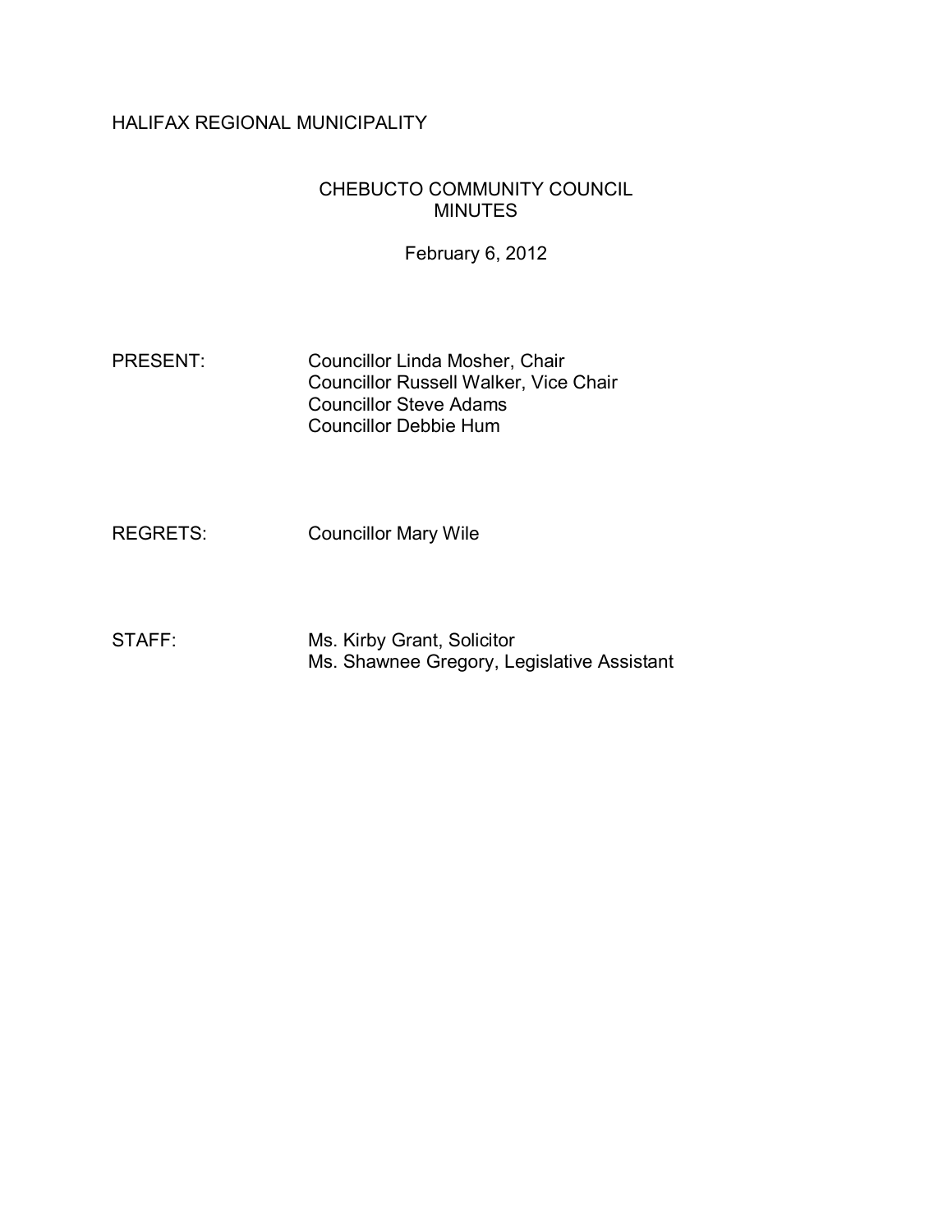# TABLE OF CONTENTS

| 1.  |                                                                         |  |  |  |
|-----|-------------------------------------------------------------------------|--|--|--|
| 2.  |                                                                         |  |  |  |
| 3.  | APPROVAL OF THE ORDER OF BUSINESS AND APPROVAL OF ADDITIONS             |  |  |  |
|     |                                                                         |  |  |  |
| 4.  |                                                                         |  |  |  |
|     | 4.1                                                                     |  |  |  |
|     | 4.1.1 Keefe Drive - Emergency Concerns Due to Road Construction and     |  |  |  |
|     |                                                                         |  |  |  |
|     | 4.1.3 Beech Tree Infestation on HRM Owned Trees- Fairmount              |  |  |  |
|     |                                                                         |  |  |  |
|     |                                                                         |  |  |  |
|     | 4.1.6 Graffiti on Chain of Lakes Trail - Northwest Arm Overpass 4       |  |  |  |
|     | 4.1.7 Request to Amend the C-1 Zone to Remove R-4 Uses under the        |  |  |  |
|     |                                                                         |  |  |  |
|     | 4.1.8 Public Right Away (Tow Path) on the Northwest Arm - Maintenance   |  |  |  |
|     | 4.1.9 Pocket Park - Crown Drive and Brook Street - Private Property and |  |  |  |
|     | 4.1.10 Pedestrian Safety/Metro Transit - Stoneridge Subdivision 5       |  |  |  |
|     | 4.1.11 Chain of Lakes Trail - Impervious Surface/Flooding Onto Joseph   |  |  |  |
|     |                                                                         |  |  |  |
|     |                                                                         |  |  |  |
|     | 4.1.13 Off Leash Dog Park for Royale Hemlock Estates/Wentworth          |  |  |  |
|     |                                                                         |  |  |  |
|     | 4.1.15 Bus Route 52 Service - Bayers Lake Business Park 5               |  |  |  |
| 5.  |                                                                         |  |  |  |
| 6.  |                                                                         |  |  |  |
| 7.  |                                                                         |  |  |  |
| 8.  |                                                                         |  |  |  |
|     | Public Hearings<br>$\delta$<br>8.1                                      |  |  |  |
|     | 8.1.1 Case 17123: Amending Stage 1 Development Agreement - Clayton      |  |  |  |
|     |                                                                         |  |  |  |
|     | 8.2                                                                     |  |  |  |
| 9.  |                                                                         |  |  |  |
|     | 9.1                                                                     |  |  |  |
|     | 9.2.                                                                    |  |  |  |
|     | 9.3                                                                     |  |  |  |
| 10. |                                                                         |  |  |  |
|     | 10.1                                                                    |  |  |  |
|     |                                                                         |  |  |  |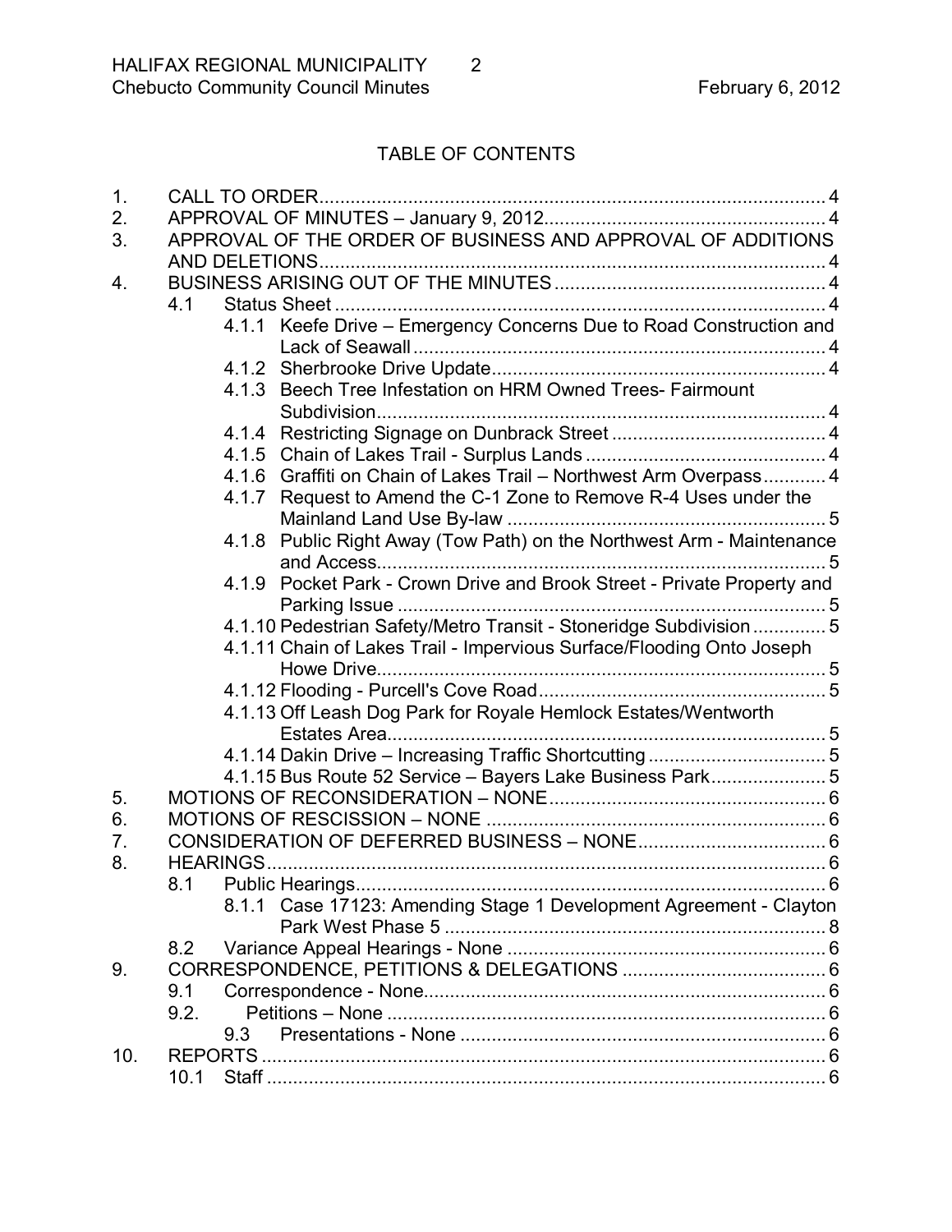|     | 10.1.1 Case 17257, Amendment to the Existing Development Agreement<br>for Governors Brook to Reduce the Number of Townhouse Units |  |
|-----|-----------------------------------------------------------------------------------------------------------------------------------|--|
|     |                                                                                                                                   |  |
|     | 10.1.2 Case 17251 - Telecommunications Tower (Monopole) - 547                                                                     |  |
|     |                                                                                                                                   |  |
|     | 10.1.3 Case 01254 Development Agreement, 3620 Dutch Village Road,                                                                 |  |
|     |                                                                                                                                   |  |
|     |                                                                                                                                   |  |
|     | 10.2.1 Chain of Lakes Trail Improvements - Councillor Mosher                                                                      |  |
| 11. |                                                                                                                                   |  |
| 12. |                                                                                                                                   |  |
| 13. |                                                                                                                                   |  |
| 14. |                                                                                                                                   |  |
| 15. |                                                                                                                                   |  |
|     |                                                                                                                                   |  |
|     |                                                                                                                                   |  |
|     | 15.2.1 Purcell's Cove Community Steering Committee - Volunteer                                                                    |  |
|     |                                                                                                                                   |  |
| 16. |                                                                                                                                   |  |
| 17. |                                                                                                                                   |  |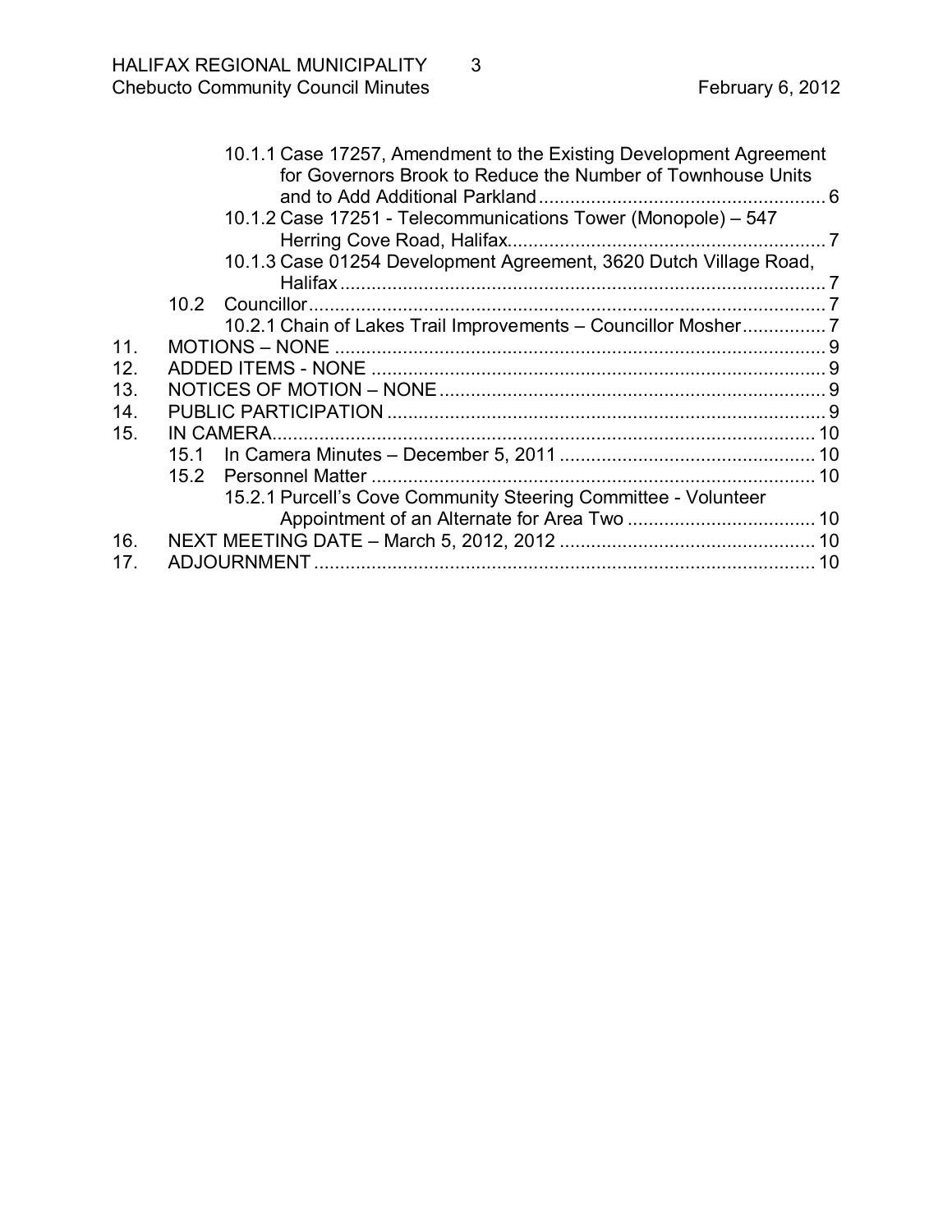# <span id="page-3-0"></span>**1. CALL TO ORDER**

The Chair called the meeting to order at 7:02 p.m. in the Keshen Goodman Library, Halifax.

## <span id="page-3-1"></span>**2. APPROVAL OF MINUTES – January 9, 2012**

**MOVED by Councillor Walker, seconded by Councillor Hum that the minutes of January 9, 2012 be approved as presented. MOTION PUT AND PASSED.** 

#### <span id="page-3-2"></span>**3. APPROVAL OF THE ORDER OF BUSINESS AND APPROVAL OF ADDITIONS AND DELETIONS**

**MOVED by Councillor Adams, seconded by Councillor Walker that the agenda be accepted as presented. MOTION PUT AND PASSED.** 

<span id="page-3-3"></span>**4. BUSINESS ARISING OUT OF THE MINUTES**

# <span id="page-3-4"></span>**4.1 Status Sheet**

## <span id="page-3-5"></span>**4.1.1 Keefe Drive – Emergency Concerns Due to Road Construction and Lack of Seawall**

No update. To remain on Status Sheet.

## <span id="page-3-6"></span>**4.1.2 Sherbrooke Drive Update**

No update. To remain on Status Sheet.

# <span id="page-3-7"></span>**4.1.3 Beech Tree Infestation on HRM Owned Trees Fairmount Subdivision**

No update. To remain on Status Sheet.

# <span id="page-3-8"></span>**4.1.4 Restricting Signage on Dunbrack Street**

No update. To remain on Status Sheet.

# <span id="page-3-9"></span>**4.1.5 Chain of Lakes Trail Surplus Lands**

No update. To remain on Status Sheet.

# <span id="page-3-10"></span>**4.1.6 Graffiti on Chain of Lakes Trail – Northwest Arm Overpass**

No update. To remain on Status Sheet.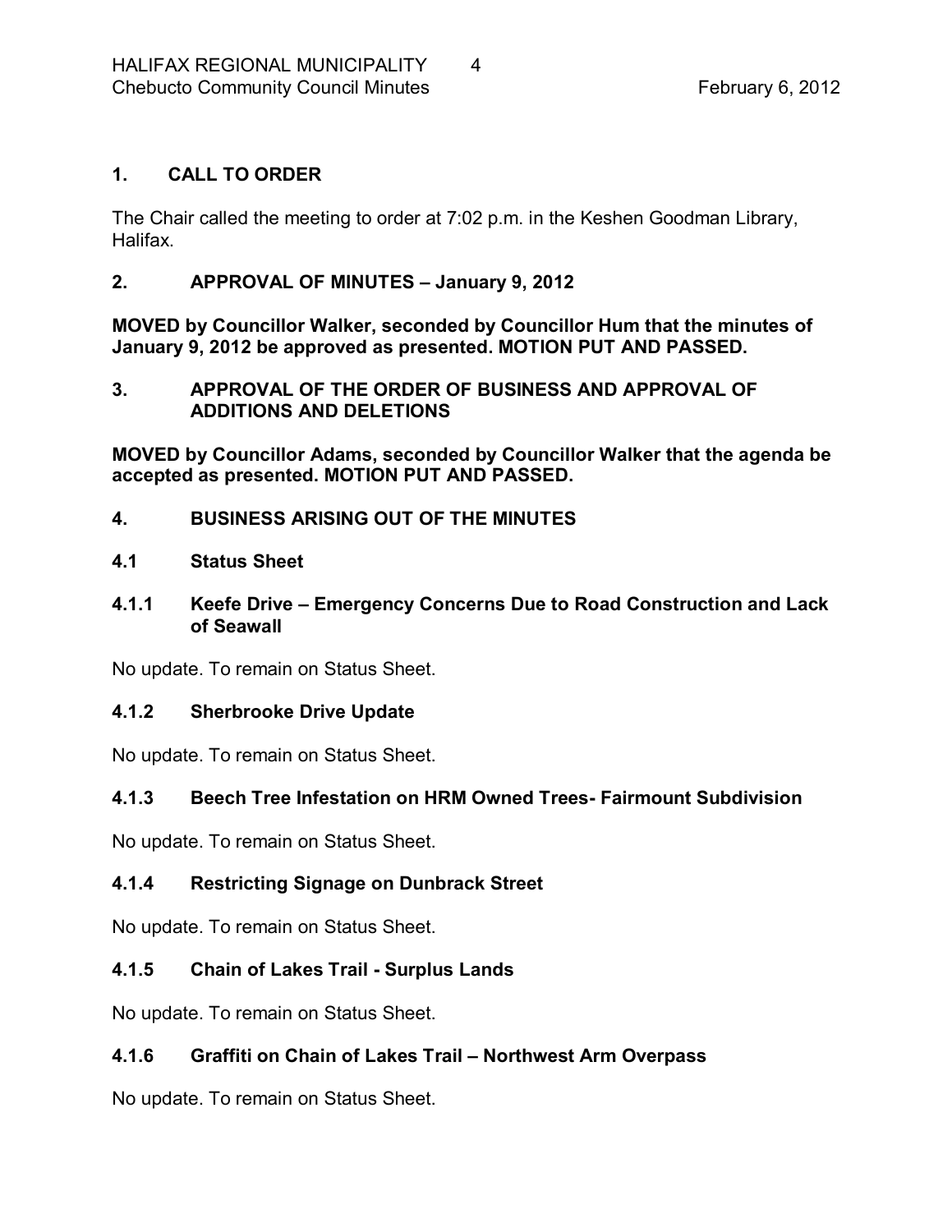## <span id="page-4-0"></span>**4.1.7 Request to Amend the C1 Zone to Remove R4 Uses under the Mainland Land Use By-law**

No update. To remain on Status Sheet.

## <span id="page-4-1"></span>**4.1.8 Public Right Away (Tow Path) on the Northwest Arm Maintenance and Access**

No update. To remain on Status Sheet.

## <span id="page-4-2"></span>**4.1.9 Pocket Park Crown Drive and Brook Street Private Property and Parking Issue**

No update. To remain on Status Sheet.

## <span id="page-4-3"></span>**4.1.10 Pedestrian Safety/Metro Transit Stoneridge Subdivision**

An information report dated January 13, 2012 was before Community Council.

Community Council accepted the information report dated January 13, 2012. Item to be removed from Status Sheet.

# <span id="page-4-4"></span>**4.1.11 Chain of Lakes Trail Impervious Surface/Flooding Onto Joseph Howe Drive**

The Chair indicated that staff had remedied the issue and that the item could be removed from the Status Sheet.

## <span id="page-4-5"></span>**4.1.12 Flooding Purcell's Cove Road**

No update. To remain on Status Sheet.

# <span id="page-4-6"></span>**4.1.13 Off Leash Dog Park for Royale Hemlock Estates/Wentworth Estates Area**

No update. To remain on Status Sheet.

## <span id="page-4-7"></span>**4.1.14 Dakin Drive – Increasing Traffic Shortcutting**

No update. To remain on Status Sheet.

## <span id="page-4-8"></span>**4.1.15 Bus Route 52 Service – Bayers Lake Business Park**

An information report dated January 17, 2012 was before Community Council.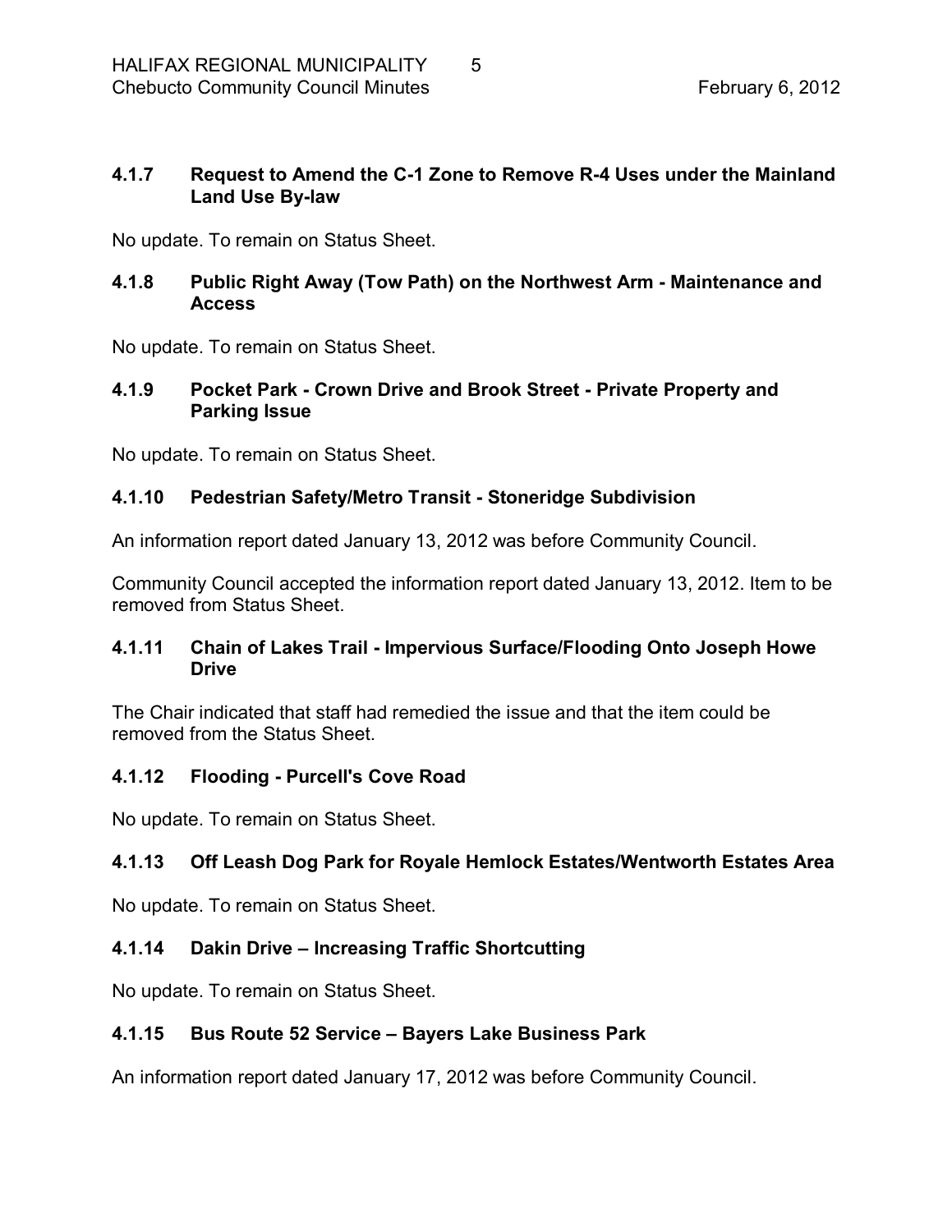Community Council accepted the information report dated January 17, 2012. Item to be removed from Status Sheet.

Councillor Hum advised that the Transportation Standing Committee had also moved a motion requesting that staff bring back further information regarding this matter; noting she would ask that the report to also be forwarded to Community Council.

- <span id="page-5-0"></span>**5. MOTIONS OF RECONSIDERATION – NONE**
- <span id="page-5-1"></span>**6. MOTIONS OF RESCISSION – NONE**

## <span id="page-5-2"></span>**7. CONSIDERATION OF DEFERRED BUSINESS – NONE**

- <span id="page-5-3"></span>**8. HEARINGS**
- <span id="page-5-4"></span>**8.1 Public Hearings**
- <span id="page-5-5"></span>**8.1.1 Case 17123: Amending Stage 1 Development Agreement Clayton Park West Phase 5**

This item was dealt with later in the meeting. Please see page 8.

- <span id="page-5-6"></span>**8.2 Variance Appeal Hearings None**
- <span id="page-5-7"></span>**9. CORRESPONDENCE, PETITIONS & DELEGATIONS**
- <span id="page-5-8"></span>**9.1 Correspondence None**
- <span id="page-5-9"></span>**9.2. Petitions – None**
- <span id="page-5-10"></span>**9.3 Presentations None**
- <span id="page-5-11"></span>**10. REPORTS**
- <span id="page-5-12"></span>**10.1 Staff**
- <span id="page-5-13"></span>**10.1.1 Case 17257, Amendment to the Existing Development Agreement for Governors Brook to Reduce the Number of Townhouse Units and to Add Additional Parkland**

A report dated December 16, 2011 was before Community Council.

**MOVED by Councillor Adams, seconded by Councillor Walker that Chebucto Community Council give Notice of Motion to consider an application by Armco Capital Inc. to amend the existing agreement for Governor's Brook and schedule a Public Hearing for March 5, 2012. MOTION PUT AND PASSED.**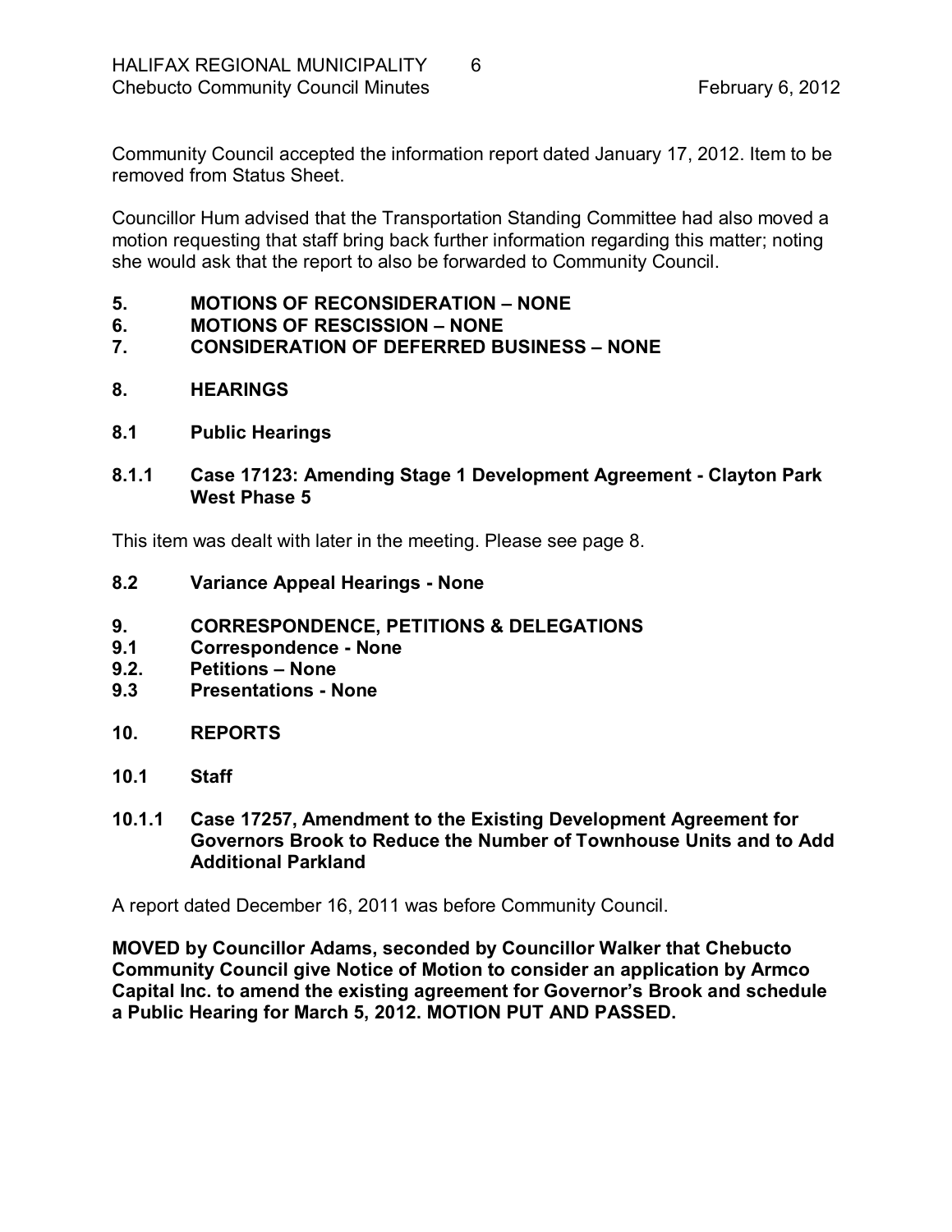# <span id="page-6-0"></span>**10.1.2 Case 17251 Telecommunications Tower (Monopole) – 547 Herring Cove Road, Halifax**

A report dated January 7, 2012 was before Community Council.

**MOVED by Councillor Adams, seconded by Councillor Hum that Chebucto Community Council forward no objections to Industry Canada in relation to the proposal by Eastlink to place a new 35 metre telecommunications tower (monopole), and associated equipment cabinets, at 547 Herring Cove Road, Halifax, as shown on Map 1 and Attachments B, C and D of the report dated January 7, 2012.**

Councillor Adams advised that two public meetings were held regarding this matter and several residents did attend. He indicated that the proposed site was approximately two and a half football fields back from Herring Cove Road so he saw no issue with the request.

## **MOTION PUT AND PASSED.**

# <span id="page-6-1"></span>**10.1.3 Case 01254 Development Agreement, 3620 Dutch Village Road, Halifax**

A supplementary report dated January 20, 2012 was before Community Council.

**MOVED by Councillor Walker, seconded by Councillor Hum that Chebucto Community Council:**

- **1. Approve the development agreement as contained in Attachment A of the supplementary report dated January 20, 2012, to allow for a mixed use development at 3620 Dutch Village Road, Halifax; and**
- **2. Require that the development agreement be signed by the property owner within 120 days, or any extension thereof granted by Council on request of the property owner, from the date of final approval by Council or any other bodies as necessary, including applicable appeal periods, whichever is later; otherwise this approval will be void and obligations arising hereunder shall be at an end.**

## **MOTION PUT AND PASSED.**

<span id="page-6-2"></span>**10.2 Councillor**

# <span id="page-6-3"></span>**10.2.1 Chain of Lakes Trail Improvements – Councillor Mosher**

Councillor Walker, Vice Chair, assumed the Chair at 7:12 p.m.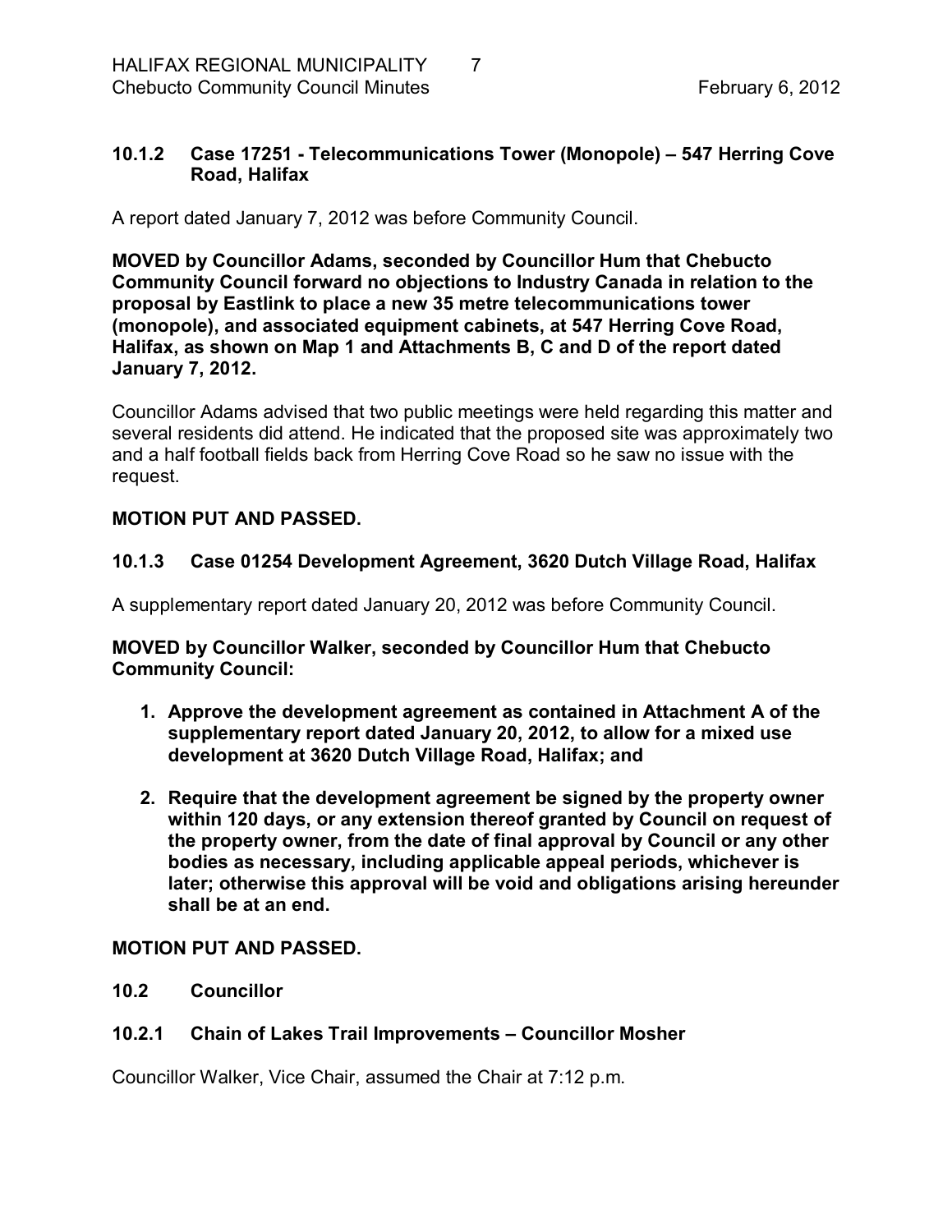**MOVED BY Councillor Mosher, seconded by Councillor Hum that any proposed trail expansions, connections or adjacent land use changes for the Chain of Lakes Trail must be approved by the area Councillor or Chebucto Community Council, and either the area Councillor or Chebucto Community Council, as the case may be, may require public consultation to be held. MOTION PUT AND PASSED.**

Councillor Mosher resumed the Chair at 7:13 p.m.

## **8.1.1 Case 17123: Amending Stage 1 Development Agreement Clayton Park West Phase 5**

A report dated December 29, 2011 was before Community Council.

Mr. Miles Agar, Planner, provided the presentation on Case 17123: Amending Stage 1 Development Agreement - Clayton Park West Phase 5.

The Chair reviewed the rules of procedure for Public Hearings and called for those wishing to speak for or against Case 17123: Amending Stage 1 Development Agreement - Clayton Park West Phase 5.

**Mr. Bruce Smith**, Forestside Crescent, stated that he was pleased that Clayton Developments and Shaw were partners in this development. He indicated that he currently lived in one of their homes and had owned one other in his life; noting that they build quality homes and he was sure they would continue to do so. He asked if lots E and H which were listed as 'not for development' would be used for parkland or if they would have another future use.

Mr. Agar advised that it had been identified in Stage1 that no development could take place; indicating that block G has been set aside as formal parkland, block F was Water Commission lands, and blocks H and E were not intended for development. He stated that there could be development on block E in the future; however, it would have to be done via a Stage II process.

Mr. Smith continued that he would like the developer to ensure there are substantial setbacks from all roads, including Highway 102, and that green buffers be put in place as well in order to create a more aesthetically pleasing roadway and sound buffers for residents. He also stated that the 102 was planned for development in the future so enough land should be set aside to accommodate. Mr. Smith wondered who would pay for the new streets and roads and expressed concern that the entire site was made up of pyretic slate and wondered about any plans for its removal and disposal.

Mr. Agar advised that there were provincial requirements regarding pyretic slate which the developer would be required to meet.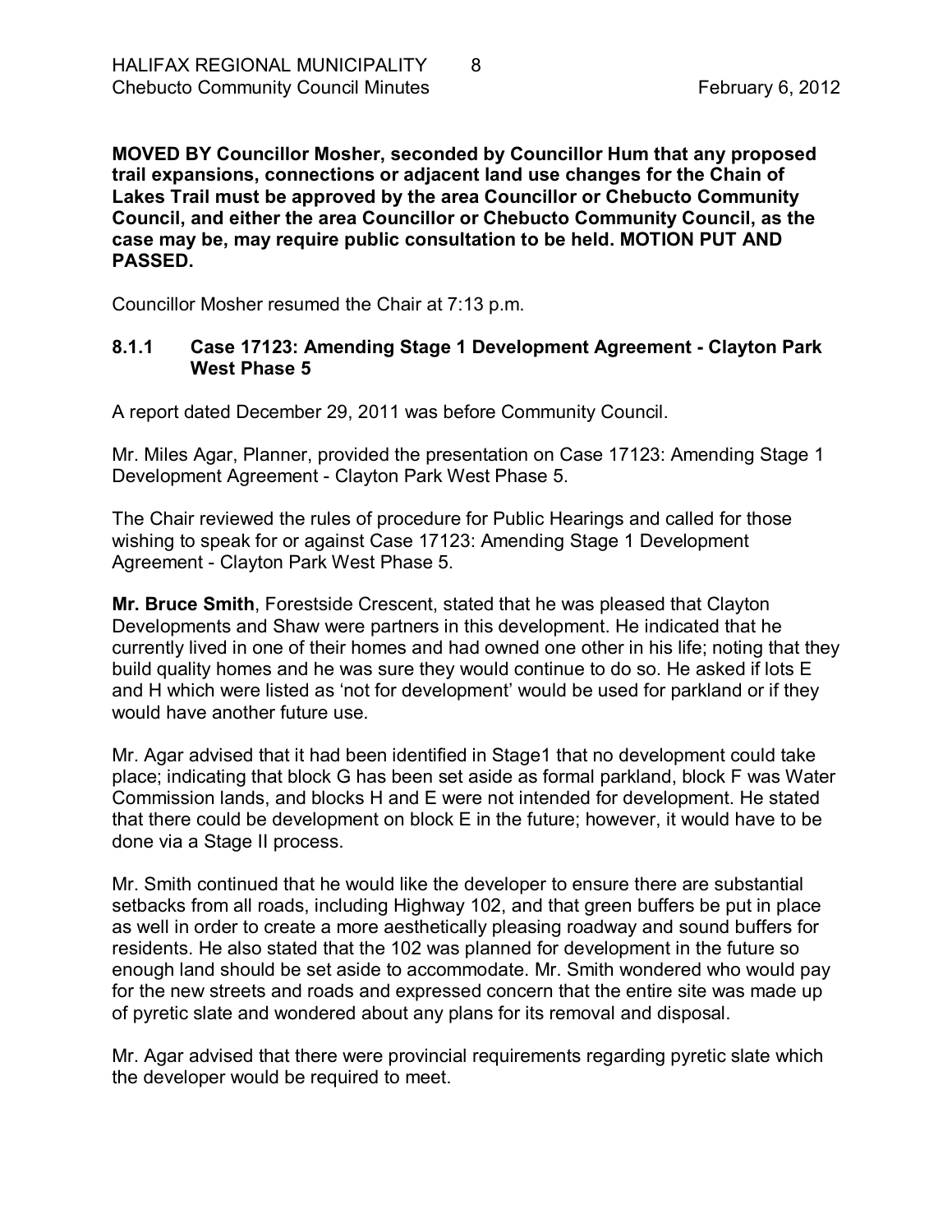The Chair called three times for additional speakers. Hearing none, the following motion was passed:

**MOVED by Councillor Walker, seconded by Councillor Adams, that the Public Hearing be closed. MOTION PUT AND PASSED.** 

**Mr. Kevin Neat**, Associate Planner with Clayton Developments, emphasized that they were not requesting any additional density and were rather working within the allotted 1866 residents and simply redistributing the population. He stated that there was a cost sharing arrangement for the Washmill Lake area and they had paid for their portion of roads. He advised that Clayton has a pyretic slate management plan for each developable block and these plans have been submitted to both the Department of Environment and HRM. Mr. Neat also stated that the Department of Transportation has identified particular setbacks which must be met along Highway 102. In closing, he indicated that detail on green buffers would be more viewable via a Stage II process; however, they would still try to create as many as possible.

## **MOVED by Councillor Walker, seconded by Councillor Hum that Chebucto Community Council:**

- **1. Approve the proposed amending development agreement, presented as Attachment A to the report dated December 29, 2011; and**
- **2. Require the amending agreement be signed by the property owner within 120 days, or any extension thereof granted by Council and any other bodies as necessary, including applicable appeal periods, whichever is later; otherwise this approval will be void and obligations arising hereunder shall be at an end.**

**MOTION PUT AND PASSED.** 

- <span id="page-8-0"></span>**11. MOTIONS – NONE**
- <span id="page-8-1"></span>12. **ADDED ITEMS - NONE**
- <span id="page-8-2"></span>**13. NOTICES OF MOTION – NONE**
- <span id="page-8-3"></span>**14. PUBLIC PARTICIPATION**

**Mr. Bruce Smith**, Forestside Crescent, indicated that he was speaking as a representative of the Halifax North West Trails Association. He submitted concerns for the record regarding the revised development plan for the expanded Bayers Lake Lands.

Staff's response to Mr. Smith's questions will be submitted for the March meeting.